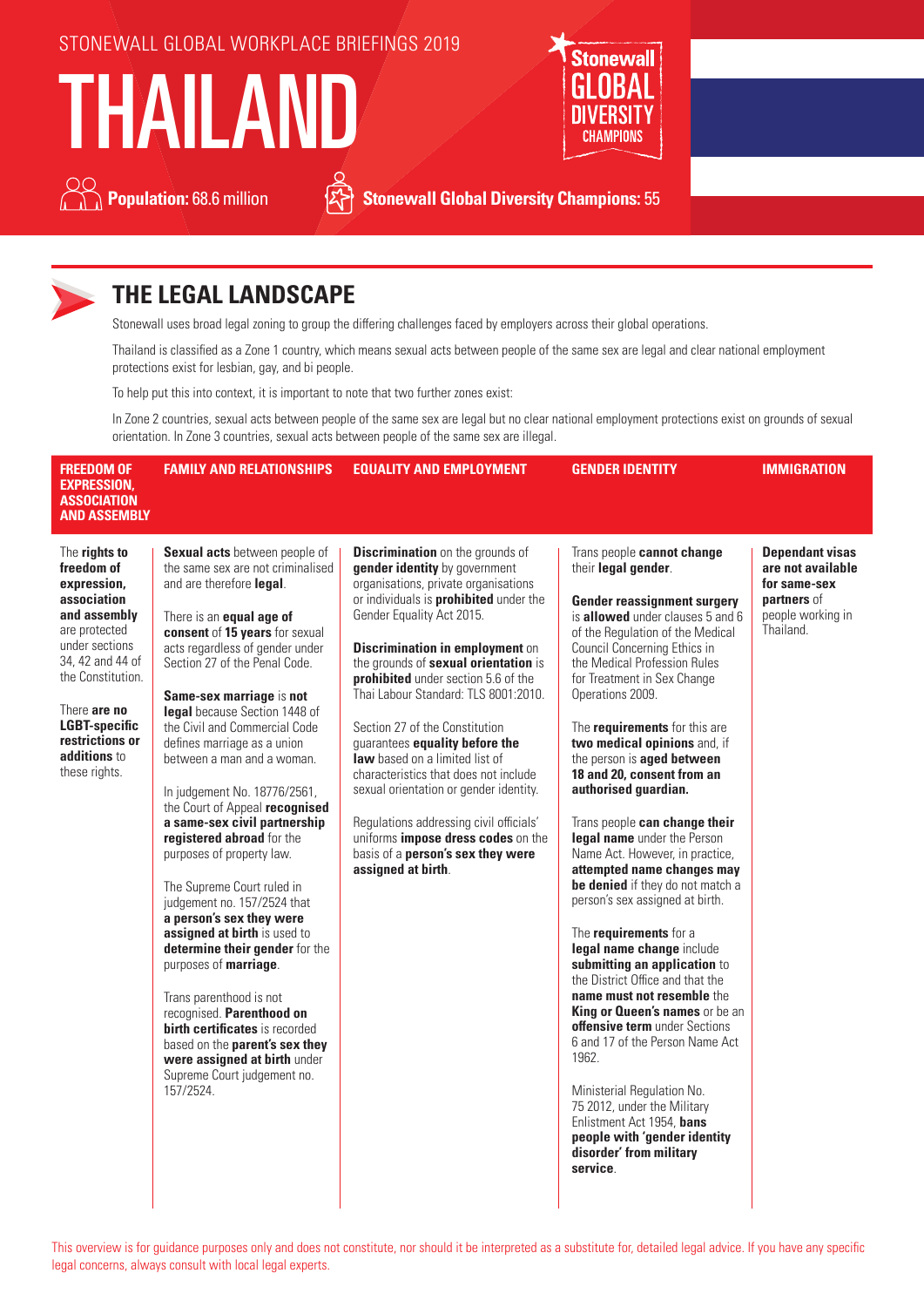

## **A VIEW FROM THAILAND**

Stonewall spoke to **Timo Ojanen**, an advisor with the **Foundation for SOGI Rights and Justice (FOR-SOGI)**. FOR-SOGI works in Thailand to promote and protect human rights for LGBT people through research, policy advocacy, strategic litigation, and awareness-raising campaigns.

Stonewall spoke to **Note Jetsada Taesombat**, Co-Founder and Executive Director of the **Foundation of Transgender Alliance for Human Rights (ThaiTGA)**. ThaiTGA works to advance the human rights of transgender people through advocacy, movement strengthening, and leadership development strategies.



### **Everyday life**

**Timo:** "In Thailand, levels of acceptance for LGBT people vary. Acceptance is higher in informal settings like bars than formal settings like workplaces. LGBT people face challenges including stereotypes, regressive legislation, and limited access to healthcare. HIV prevalence is high, and many LGBT people aren't accepted by their families and face bullying at school.

Religion, class and cultural norms can impact LGBT people's experiences. Transgender and gender non-conforming individuals face more discrimination. If you're middle class or wealthy you can circumvent discrimination by starting a business or responding legally to discrimination. However, middleclass parents may also expect their children to conform to their career expectations. LGBT people can then feel pressured to work somewhere where they must behave and dress according to norms for the sex they were assigned at birth."

**Note:** "While Thailand can be seen as a paradise for LGBT people, significant violence and discrimination exists, especially for trans people. The lack of legal gender recognition forces trans people to out themselves and makes accessing services impossible. The only legislation protecting trans people is the Gender Equality Act but getting justice through the Act takes a long time and it offers limited protection. Acceptance for trans people in Thailand is conditional: trans people who are from a good family, meet traditional beauty standards and have money are more likely to be accepted. Trans people experience more pressure to succeed to prove they deserve acceptance."

#### **LGBT Groups and Visibility**

**Timo:** "LGBT groups can operate freely but registering with authorities can be challenging as they may consider groups 'immoral'. Some advocacy targets for LGBT groups are equal marriage and legal gender recognition, nondiscrimination in employment and education, access to LGBT-friendly health services, and appropriate coverage of LGBT topics in schools. Trans women, masculine lesbians and some famous gay men are quite visible. Bi people and feminine lesbians are invisible and, while trans women and gay characters are visible in the media, they are usually depicted problematically."

**Note:** "While many organisations are working on trans issues, only two of them are formally registered. ThaiTGA's focus is the draft legal gender recognition law. ThaiTGA are also developing an evidence base to support our work and creating guidelines for families on supporting trans family members."

#### **Workplaces**

**Timo:** "Discrimination in hiring and promotion at work is common, with employers often not realising they are being discriminatory. Sexual harassment is also commonplace, affecting both women and gay and bi men. The frequency of this depends on the kind of organisation. Multinational companies tend to be safer, but factories or more informal work, for example, have higher risks. Organisations should implement discrimination

and harassment policies covering sexual orientation, gender identity and expression and clearly communicate these to staff. Employers should make a public commitment to being inclusive, but they need to find a way to communicate this clearly because the word 'inclusive' does not exist in Thai. This can include stating their support for LGBT people in media appearances or at conferences and partnering with local LGBT organisations to implement inclusive practices.

More widely, businesses should portray LGBT people positively by not tokenising or misrepresenting LGBT people in adverts. They can also join business networks addressing LGBT equality. Sharing best practice, such as inclusive HR practices, can also be helpful."

**Note:** "Trans people face challenges both accessing and during employment. At universities, trans people are discouraged from studying subjects like medicine or law, regardless of their ability, as there's an assumption that they won't be successful. During job applications, trans people are often told they can only have the job if they present as the sex they were assigned at birth. At work, trans employees are treated according to the sex they were assigned at birth, for example when given uniforms or when sharing rooms when travelling.

To support trans staff, organisation's policies should reflect trans staff's needs. Recruitment should focus on ability, not gender identity. Job adverts should not specify applicant's gender. HR staff need to be trained on trans identities as they are the first point of contact in recruitment. Many HR staff believe trans people are mentally ill, which influences hiring decisions and needs to be addressed.

More widely, businesses should try to actively support the LGBT rights movement. Employers need to work with local NGOs and the trans community to show that the LGBT community isn't just being used for marketing."

#### **Healthcare**

**Timo:** "Public healthcare is often overcrowded and staff can be insensitive, particularly to minorities such as LGBT people. Private healthcare is better but typically requires private health insurance or high payments. No sexual health services specifically address lesbian or bisexual women's health. The situation is better for gay and bisexual men and trans women, with dedicated HIV testing and sexual health services in big cities. Some LGBT-friendly counselling services exist, mostly in Bangkok and as semi-professional hotline/online services, but these are often only available in Thai."

**Note:** "Thai public healthcare doesn't cover trans-specific treatments such as hormones or gender reassignment surgery. Many young people access hormones dangerously through the internet or black market. A few clinics and hospitals offer trans-specific support. Trans people in remote areas likely have no access to safe services. Some trans foreigners come to Thailand to get gender reassignment surgery but they should do thorough research because adverts can be dishonest."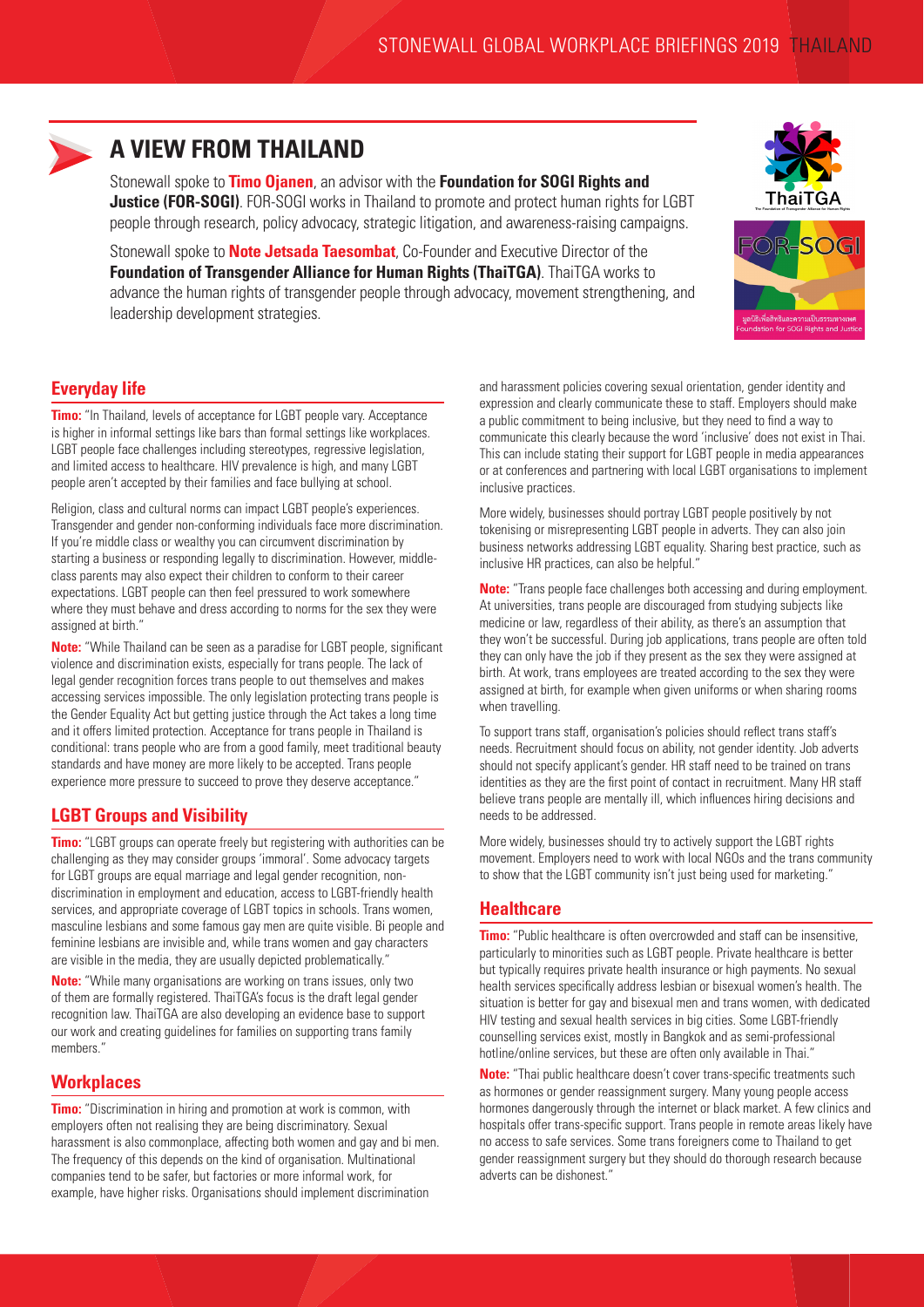

## **LGBT INCLUSION IN THE WORKPLACE**

Stonewall's [Global Workplace Equality Index](https://www.stonewall.org.uk/node/126346) is the definitive benchmarking tool for global LGBT workplace equality. It's a great way to assess your organisation's progress and navigate the challenges of upholding inclusive values locally. The Global Index provides your organisation with a clear and rigorous action plan for your LGBT inclusion work across the globe.

The Index evaluates an organisation's performance across eight areas of employment policy and practice. In line with these areas, in Thailand, employers can work to:

- 1. Implement LGBT-inclusive **policies and benefits**, such as anti-discrimination and bullying and harassment policies, transitioning at work policies, and equal partner and family benefits.
- 2. Carry out comprehensive **all-staff training** on sexual orientation and gender identity.
- 3. **Engage staff** by setting up local LGBT employee network groups and developing ally programmes.
- 4. Empower **senior leaders** to advance LGBT inclusion within your organisation and advocate for equality.
- 5. Assess whether you can **monitor** sexual orientation and gender identity data in order to understand and improve the experiences of LGBT employees.
- 6. Evaluate your **procurement** practices to ensure LGBT inclusion forms part of the tendering process and your engagement with potential and existing suppliers.
- 7. Work to understand the **local context** and support **local communities** by partnering with local LGBT groups.
- 8. Ensure your **mobility** policies account for employees' sexual orientation and gender identity and provide staff travelling to or from Thailand with adequate, LGBT-specific information.



## **LEARN FROM STONEWALL'S GLOBAL DIVERSITY CHAMPIONS**

## **Willis Towers Watson**

Willis Towers Watson's anti-discrimination and bullying and harassment policies in Thailand are explicitly inclusive of LGBT people. Partners of employees all receive the same benefits, regardless of gender. To promote LGBT equality outside of the organisation, Willis Towers Watson sponsors a range of external events and runs sessions focusing on the LGBT community in Thailand. LGBT-specific training was run in the office, focusing on the rights of LGBT people and how to put the training into practice in workplaces in the region. Awareness-raising events were also held, including an IDAHOT event at the Embassy of the Netherlands that Willis Towers Watson sponsored and organised a session for, and a session in the Bangkok office on the benefits that promoting LGBT rights can have for staff. Willis Towers Watson has partnered with Out BKK to organise awareness-raising events. Finally, Willis Towers Watson in Thailand partnered with the Ho Chi Minh office to hold a session on LGBT rights in Ho Chi Minh, Vietnam.